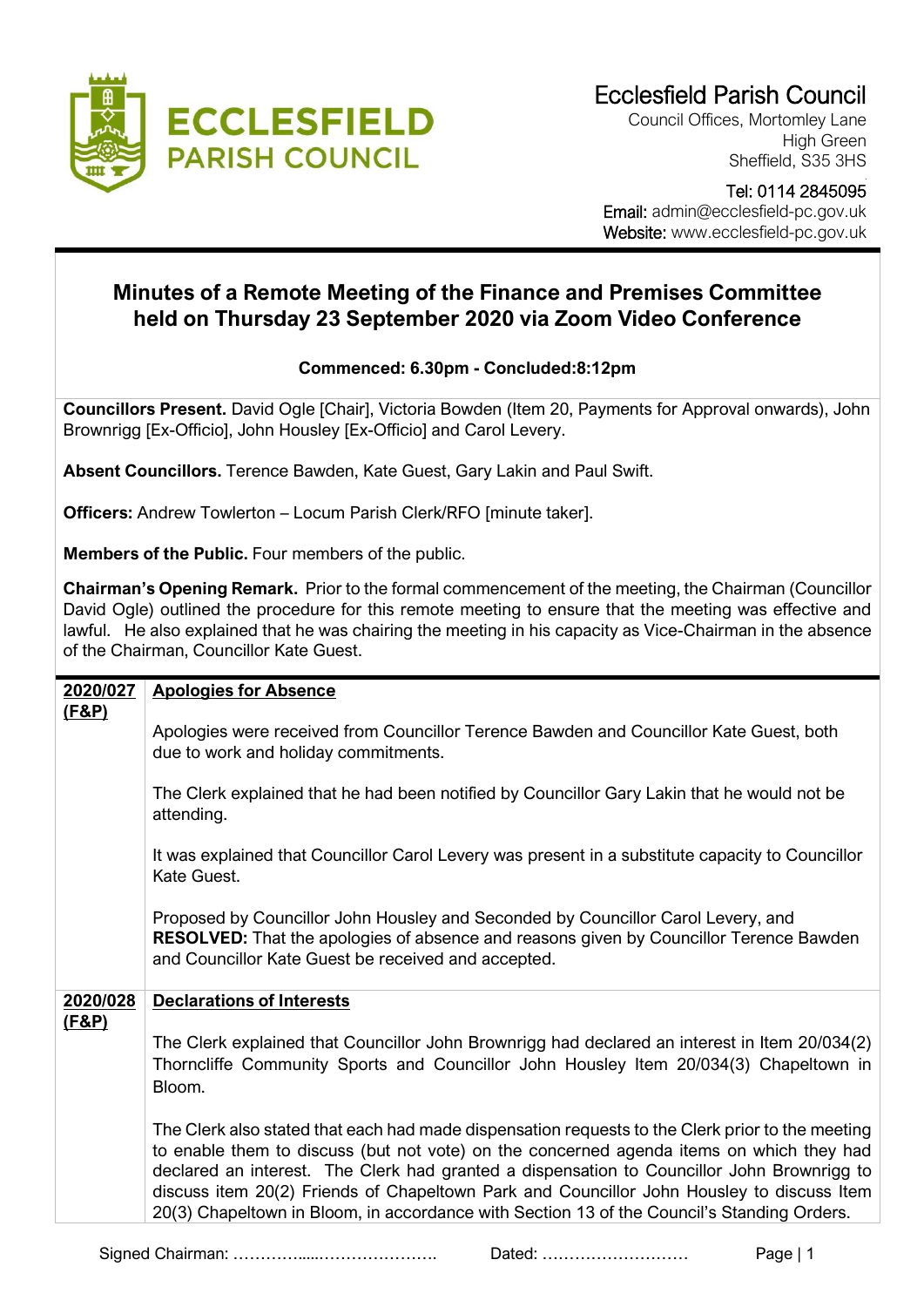| 2020/029                     | <b>Public Participation Session</b>                                                                                                                                                                                                                                                                                                                              |
|------------------------------|------------------------------------------------------------------------------------------------------------------------------------------------------------------------------------------------------------------------------------------------------------------------------------------------------------------------------------------------------------------|
| <u>(F&amp;P)</u>             | No questions were received members of the public.                                                                                                                                                                                                                                                                                                                |
| 2020/030                     | <b>Exclusion of Press and Public - Public Bodies (Admission to Meetings Act) 1960</b>                                                                                                                                                                                                                                                                            |
| <u>(F&amp;P)</u>             | The Chairman explained that there was one item on the agenda (21, Grant Applications) that<br>required the exclusion of the press or public.                                                                                                                                                                                                                     |
| 2020/031                     | <b>Finance and Premises Committee Minutes</b>                                                                                                                                                                                                                                                                                                                    |
| <u>(F&amp;P)</u>             | The approved minutes of the meeting held on 9 July 2020 were considered and endorsed.                                                                                                                                                                                                                                                                            |
|                              | Councillor David Ogle provided a brief overview of them, including actions. It was explained<br>that the Chairman Kate Guest had stated that she was happy with the draft minutes.                                                                                                                                                                               |
|                              | Councillor John Housley gave an update on progress with the plaques. He also asked that Ed<br>Brown be invited to the November meeting to give an update on the Covid project, which was<br>agreed.                                                                                                                                                              |
|                              | (4 in favour)                                                                                                                                                                                                                                                                                                                                                    |
| 2020/032<br><u>(F&amp;P)</u> | <b>Update on the Accounts of the Council</b>                                                                                                                                                                                                                                                                                                                     |
|                              | The Clerk provided a verbal and written report on receive the Income and Expenditure report<br>and Bank reconciliation for the financial year 2020/21 up to 16 September 2020. He noted that<br>the overall financial position of the Council was sound.                                                                                                         |
|                              | Proposed by Councillor John Housley and Seconded by Councillor Carol Levery, and<br>RESOLVED: That the Income and Expenditure report and Bank reconciliation up to August 2020<br>be approved.                                                                                                                                                                   |
|                              | (4 in favour)                                                                                                                                                                                                                                                                                                                                                    |
| 2020/033<br><u>(F&amp;P)</u> | <b>Payments for Approval</b>                                                                                                                                                                                                                                                                                                                                     |
|                              | The Clerk gave a brief report and overview of payments between 1 September and 16<br>September 2020 as well as any retrospective payments. The Clerk stated that he considered<br>that the retrospective payments were made in accordance with the Council's Financial<br>Regulations and Standing Orders, which allowed such payments in special circumstances. |
|                              | Proposed by Councillor Carol Levery and Seconded by Councillor Victoria Bowden, and<br>RESOLVED: That the schedule of payments dated 01/09/20-16/09/20 and any retrospective<br>payments made in between meetings over the same period be endorsed and recommended to<br>Council for approval.                                                                   |
|                              | (5 in favour)                                                                                                                                                                                                                                                                                                                                                    |
| 2020/034<br><u>(F&amp;P)</u> | <b>Grant Applications</b>                                                                                                                                                                                                                                                                                                                                        |
|                              | To consider the grant application received, from:<br>Friends of Chapeltown Park for £1,000.<br>Thorncliffe Community Sports for up to £800 for next twelve months insurance cover for<br>activities and volunteers.<br>Chapeltown in Bloom for £1,400 for self-watering planters.                                                                                |
|                              | These were discussed. It was moved and agreed that the meeting would move into private<br>session for the discussions of the awards of the grants as this was a matter of a confidential<br>nature.                                                                                                                                                              |
|                              | <b>RESOLVED:</b> It is recommended to Council that                                                                                                                                                                                                                                                                                                               |
|                              |                                                                                                                                                                                                                                                                                                                                                                  |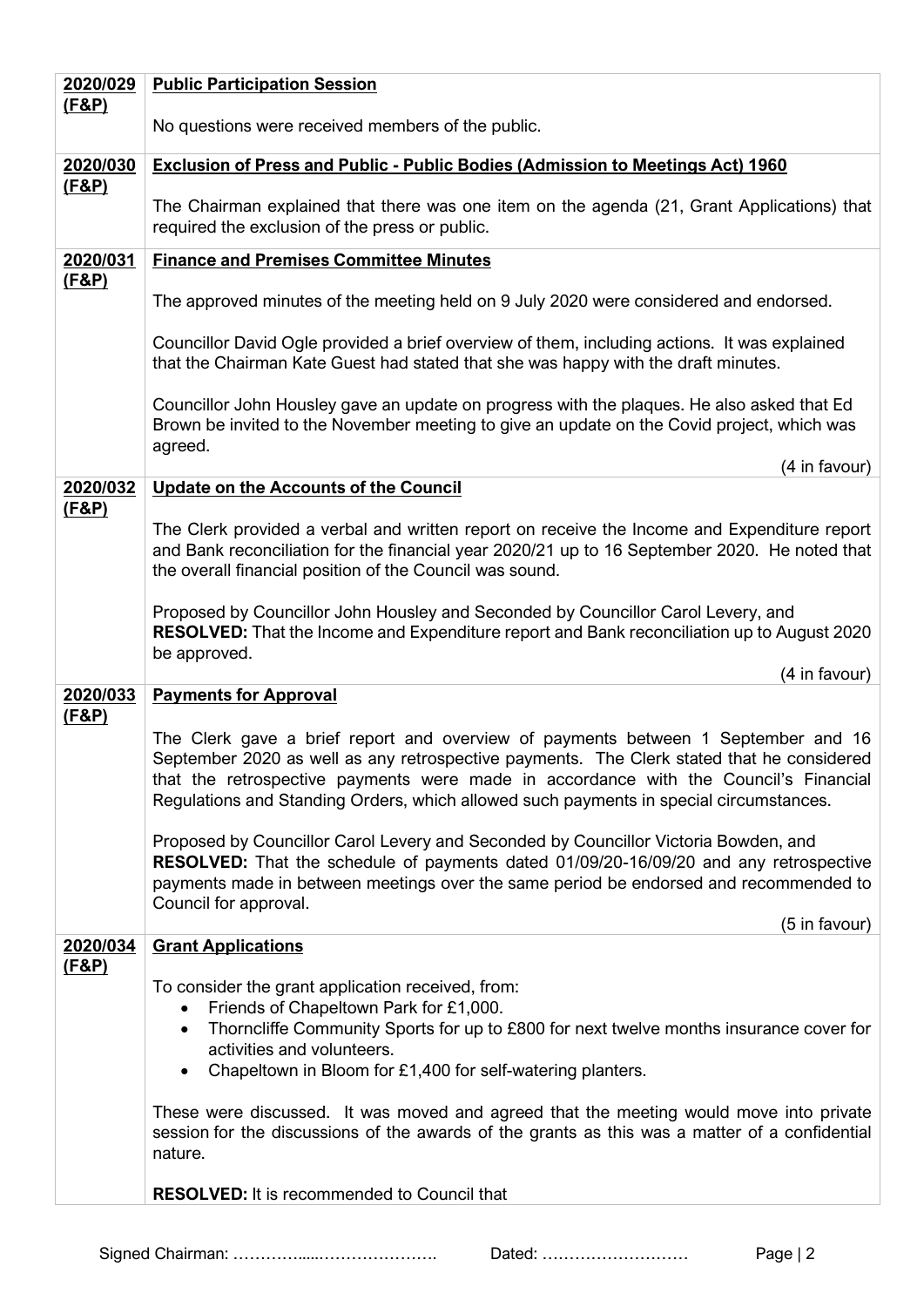|                  | 1) Friends of the Chapeltown Park be provided with a grant for £1,000 towards a handrail<br>for the Chapeltown Park (Proposed by Councillor David Ogle and Seconded by<br>Councillor John Housley, five in favour).<br>Thorncliffe Community Sports be awarded up to £800 to be used for 12 months insurance<br>2)<br>cover for the Group (Proposed by Councillor Carol Levery and Seconded by Councillor<br>Victoria Bowden, four in favour).<br>3) Chapeltown in Bloom – that the Council purchase and gift Chapeltown in Bloom with 4<br>self-watering planters and that a Parish Plaque be placed on each one (Proposed by<br>Councillor Carol Levery and Seconded by Councillor John Brownrigg, four in favour).<br>The Council suspends Financial Standing Orders to accept the single quote for the<br>4)<br>4 self-watering planters as this quote was derived following a procurement process<br>by Chapeltown in Bloom. (Proposed by Councillor David Ogle and Seconded by<br>Councillor John Brownrigg, five in favour). |
|------------------|-------------------------------------------------------------------------------------------------------------------------------------------------------------------------------------------------------------------------------------------------------------------------------------------------------------------------------------------------------------------------------------------------------------------------------------------------------------------------------------------------------------------------------------------------------------------------------------------------------------------------------------------------------------------------------------------------------------------------------------------------------------------------------------------------------------------------------------------------------------------------------------------------------------------------------------------------------------------------------------------------------------------------------------|
| 2020/035         | <b>Community Infrastructure Levy</b>                                                                                                                                                                                                                                                                                                                                                                                                                                                                                                                                                                                                                                                                                                                                                                                                                                                                                                                                                                                                |
| <u>(F&amp;P)</u> | 1. At its 23rd September meeting Full Council resolved that the residual amount of about<br>£4,400 carried over from 20/21 should be 'provided to Sheffield City Council to repair /<br>refurbish a local Park's play areas equipment'. Members are asked to consider and make<br>recommendations to the Full Council on any specific priority improvements to play areas<br>they wish to see supported through this funding.                                                                                                                                                                                                                                                                                                                                                                                                                                                                                                                                                                                                       |
|                  | This was considered by members. It was noted that this had been previously discussed by the<br>Committee where it was considered that this should be spent on refurbishment of the climbing<br>frame at Mortomley Park as part of the overall improvements to Mortomley and Angram Park.<br>Councillors still considered this to be their priority improvement support through this fund.<br>Councillor David Ogle made reference to other suitable Council funds that could be used to<br>support this project.                                                                                                                                                                                                                                                                                                                                                                                                                                                                                                                    |
|                  | To consider its strategic priorities for spending of the Council's share of any CIL payments<br>2.<br>for 2020/2021 and 2021/22                                                                                                                                                                                                                                                                                                                                                                                                                                                                                                                                                                                                                                                                                                                                                                                                                                                                                                     |
|                  | It was explained that the Council may receive a further CIL payments for the coming financial<br>year as well as for the next financial year. The Clerk explained that the amount forecast for the<br>next financial year was greater for this financial year, a view shared by Councillor Alan Hooper<br>(who was attending the meeting in an informal capacity). The Council may wish to consider<br>strategic priorities for the coming year in accordance with the government guidelines on the<br>types of activities which CIL could be spent on by parish councils. The general view was that the<br>priority should continue to be the improvement of play area equipment. The Clerk was also to<br>seek the views of all Councillors on specific parks or play equipment that could be improved<br>during the next financial year using the Council's share of CIL.                                                                                                                                                        |
|                  | 3. To receive a general update on the Levy especially in the context of the Government's<br>current proposed reforms to the planning system                                                                                                                                                                                                                                                                                                                                                                                                                                                                                                                                                                                                                                                                                                                                                                                                                                                                                         |
|                  | It was noted that none of the current proposed reforms of the planning system would affect parish<br>council's share of CIL, including that they may receive a further CIL payment/share (25% up from<br>15%) for those parish councils that have an approved Neighbourhood Plan.                                                                                                                                                                                                                                                                                                                                                                                                                                                                                                                                                                                                                                                                                                                                                   |
|                  | Proposed by Councillor David Ogle and Seconded Councillor Victoria Bowden, and<br><b>RESOLVED:</b> It is recommended to Council that                                                                                                                                                                                                                                                                                                                                                                                                                                                                                                                                                                                                                                                                                                                                                                                                                                                                                                |

Signed Chairman: ………….....…………………. Dated: ……………………… Page | 3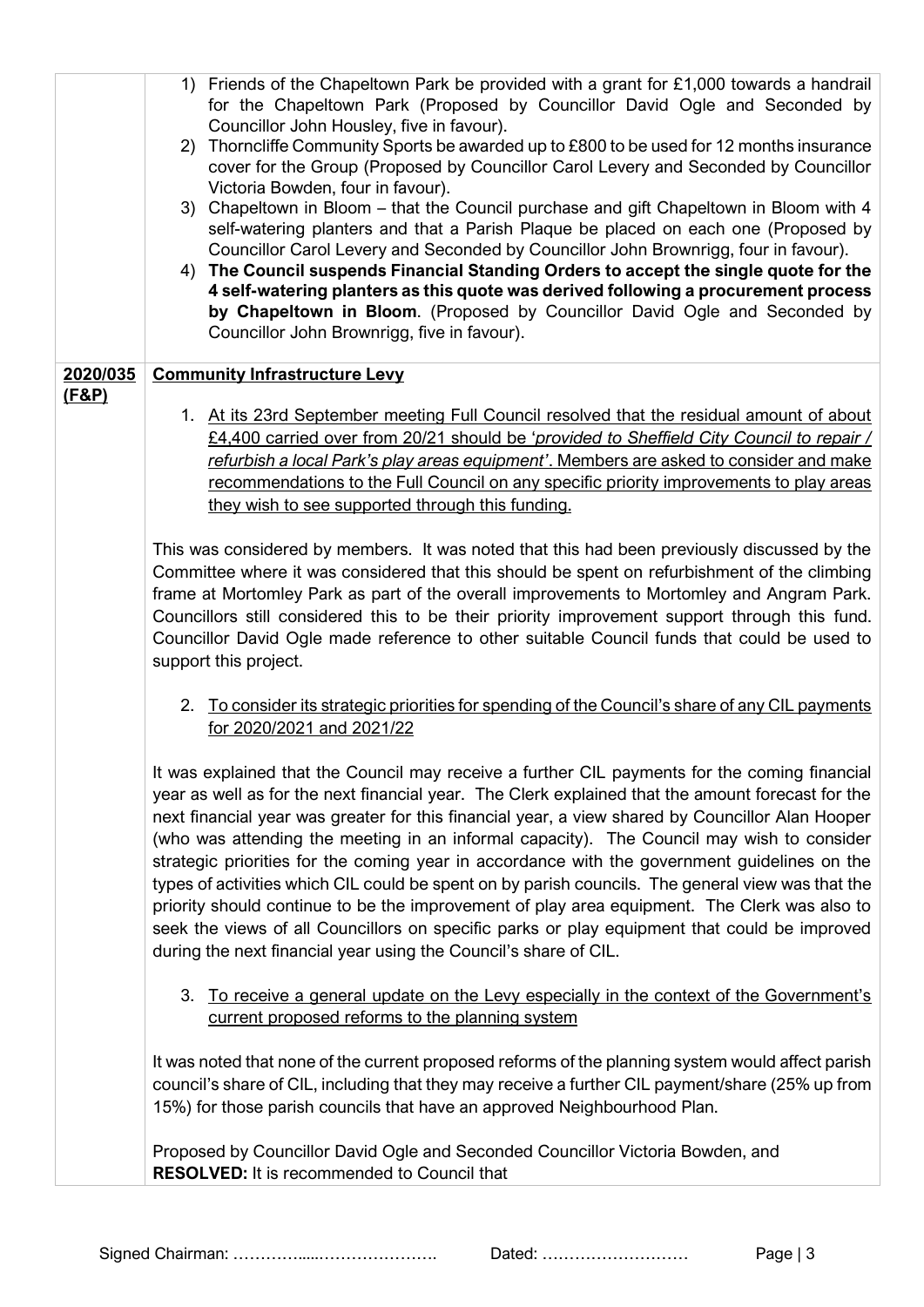| (5 in favour)<br><b>Polices for Review</b><br>2020/036<br><u>(F&amp;P)</u><br>The draft Corporate Risk Assessment 2020/21 and Flag Policy and Procedures were considered.<br>The Clerk explained that it was a legal requirement for a parish council to undertake a risk<br>assessment on an annual basis.                                                                                                                                                                                                                                |
|--------------------------------------------------------------------------------------------------------------------------------------------------------------------------------------------------------------------------------------------------------------------------------------------------------------------------------------------------------------------------------------------------------------------------------------------------------------------------------------------------------------------------------------------|
|                                                                                                                                                                                                                                                                                                                                                                                                                                                                                                                                            |
|                                                                                                                                                                                                                                                                                                                                                                                                                                                                                                                                            |
| Proposed by Councillor John Brownrigg and Seconded by Councillor John Housley, and<br><b>RESOLVED:</b> That it is recommended to Council that the Corporate Risk Assessment 2020/21<br>and Flag Policy and Procedures be approved.<br>(5 in favour)                                                                                                                                                                                                                                                                                        |
| 2020/037<br><b>Quotations for Consideration</b>                                                                                                                                                                                                                                                                                                                                                                                                                                                                                            |
| <u>(F&amp;P)</u><br>The Clerk explained that three quotations had been obtained (and circulated to members) to<br>provide a payroll service for the Council. These were then discussed. The Clerk was asked<br>whether this should be discussed in private. He considered that in the absence of any public<br>and press in attendance he was happy for it to be considered. The financial and other benefits<br>of outsourcing the payroll was emphasised by Councillor John Brownrigg and others.                                        |
| Proposed by Councillor John Brownrigg and Seconded by Councillor Carol Levery, and<br><b>RESOLVED:</b> That it is recommended to Council that AUTELA be appointed to provide a payroll<br>service for the Council based on the quotation they provided.<br>(5 in favour)                                                                                                                                                                                                                                                                   |
|                                                                                                                                                                                                                                                                                                                                                                                                                                                                                                                                            |
| Updates on ongoing projects and activities<br>2020/038                                                                                                                                                                                                                                                                                                                                                                                                                                                                                     |
| <u>(F&amp;P)</u><br><b>Community Room Refurbishment and next steps</b>                                                                                                                                                                                                                                                                                                                                                                                                                                                                     |
| A verbal update was provided by the Clerk on the Community Room refurbishment and next<br>steps. He explained that Councillors and hall users had been invited to view and comments on<br>the plans for the refurbished community room. The feedback received was positive. The next<br>step was to clarify whether the proposed works required planning approval. Options for hall<br>users while the refurbishment was being undertaken was discussed.                                                                                   |
| Safe use of the Parish Offices and the reopening of the Community Room                                                                                                                                                                                                                                                                                                                                                                                                                                                                     |
| The Clerk updated Councillors on steps being undertaken to ensure the safe use of the Parish<br>Offices and the reopening of the Community Room in response to the Covid pandemic.<br>Reference was made that the internal space within meeting room may need to be reconfigured<br>including the removal of a table so that could be safely used in accordance with COVID rules.                                                                                                                                                          |
| War Heroes project                                                                                                                                                                                                                                                                                                                                                                                                                                                                                                                         |
| Councillor David Ogle gave a verbal update on the War Heroes Project. He had spoken to an<br>officer at Sheffield City Council parks team about the suitable siting of the memorial in the<br>Mortomley Park as well as representatives from High Green in Bloom. They were very supportive.<br>The intention was that once this had progressed further a working group would be established<br>to take it forward. He also explained that he intended to change the working title of the project<br>to the Armed Forces Memorial project. |